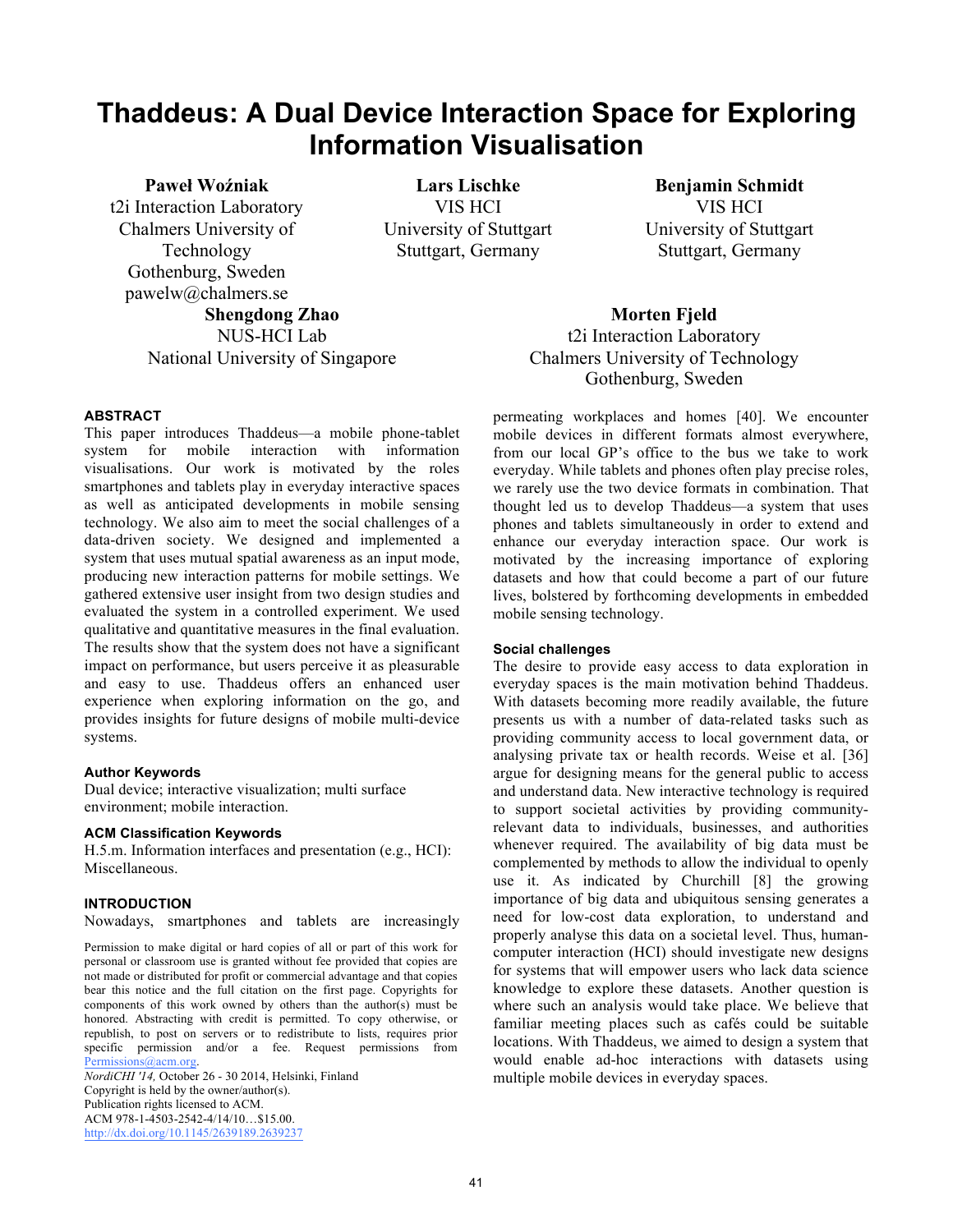# **Emerging enabling technologies**

Thaddeus is also motivated by anticipated developments in mobile sensing technology. Several past research reports indicate that achieving portable mutual spatial awareness with mobile devices is a possibility. Low-cost ultrasonic Doppler sensing will soon be available and can be embedded in mobile devices [24]. Past research hints that positional awareness will soon be feasible by using triangulation approaches that rely on audible sound (BeepBeep [23]) or ultrasound (Relate [12]). We look forward to usage scenarios where mobile devices of varying form factors are handled and controlled in seamless orchestration, thereby enhancing the user experience (See Figure 1 for examples). Because Thaddeus is based on research results and technology currently in development, we are not designing for an intangible near future (criticised by [5]), but rather are preparing for new capabilities in mobile devices that will be available very soon.

Furthermore, a study by Santosa and Wigdor [27] is one of the key motivations for Thaddeus. This study shows that users often carry phones and tablets simultaneously or multitask using those devices and there is thus a need for developing interaction techniques for single-user multidevice interactions. Santosa and Wigdor concluded that cross-device usage is largely limited in current interface designs. They also noted that users find the affordances of physical desks, and the placement of mobile devices on them, to be beneficial for work tasks. Several users were also observed using smartphones as secondary displays. Thaddeus aims to let users capitalise on the affordances offered by different devices.

In the remainder of this paper, we provide details on the design and implementation of Thaddeus through a detail account of inquiry into spatially aware mobile devices. We contribute: (1) the design of a dual-device system for interacting with information visualisations in a mobile setting; (2) insights into designing ubiquitous connected phone-tablet systems, based on two design studies; (3) experimental evaluation of the system.

## **RELATED WORK**

The concept of Thaddeus departs from three accomplished research domains, tabletop interaction, multi-surface environments, and mobile, and goes further by demonstrating novel uses of ad-hoc interactive environments composed of mobile devices. We used the lessons learned from earlier research about designing multidevice systems and exploration of datasets on interactive surfaces.

## **Multi Device Interaction**

Much research has been made into extending the interactive space by using more than one device. Past work was mainly motivated by the benefits expected from manipulating devices in physical space [25] as well as increasing potential for space multiplexing [16], possibly with multiple

displays [13]. Hinckley et al. [14] suggested that proximate device coordination is one of the key goals for future interactive environments. Schmidt et al. [28] showed how mobile devices can create new interactions when combined with large horizontal surfaces. LensMouse [39] showed that simultaneous use of differently sized screens can improve task performance. Multi-device research is also relevant for the domain of public displays. Alt et al. designed Digifieds, a system to run digital public bulletin boards [1]. Digifieds provided the possibility to use private smartphones to place information on a digital public notice board. The combination of private and public devices allows sharing some information with others without losing control of the entire dataset of a private phone. These studies have shown that using multiple displays and devices can contribute to an enhanced user experience, and Thaddeus aims to explore this direction further. While we still address the domain of multiple-device interactions, we investigate displays with different screen sizes and focus on everyday interactions.

There exists studies on the use of multiple mobile devices for particular tasks. Tangible Views [34] extends an interactive table by using lightweight mobile displays around the table. These devices are used to overlay a view projected on the table and provide detailed information, showing the benefits of using more than one display at one point of time to make information understandable. Furthermore, Spindler et al. [33] addressed the space above the interactive table as a possible source of input. Lucero et al. [18,19] illustrated how multi-device groups can be dynamically created for sharing multimedia content. Similarly, Lissermann [17] showed how spatially-aware paper-like devices can be used to organise video content. Research in proxemic interaction [3] addressed mutual spatial awareness to provide context-aware content in smart environments—as opposed to how we use it, as an input method, in Thaddeus.

DisplayStacks [10] is a concept to organise digital documents in a physical way. The authors connected three e-ink displays and added sensing technology to detect the position of the single display. The authors argue that the physicality—the tactile feedback—of the display stack supports work with digital documents. This work showed that placing digital content on physical surfaces improves the user experience. Instead of using custom technology, Thaddeus uses regular tablets and smartphones available on the market right now.

Schwarz et al. built Phone as Pixel [31], a system to connect multiple devices to one larger display. With a regular camera they were able to build, in three to six seconds, one screen consisting of multiple devices of different form factors. We see a great opportunity in building systems using multiple devices together in spontaneous situations and different arrangements. In contrast to Phone as Pixel, Thaddeus uses the position changes of the devices as an additional input method. These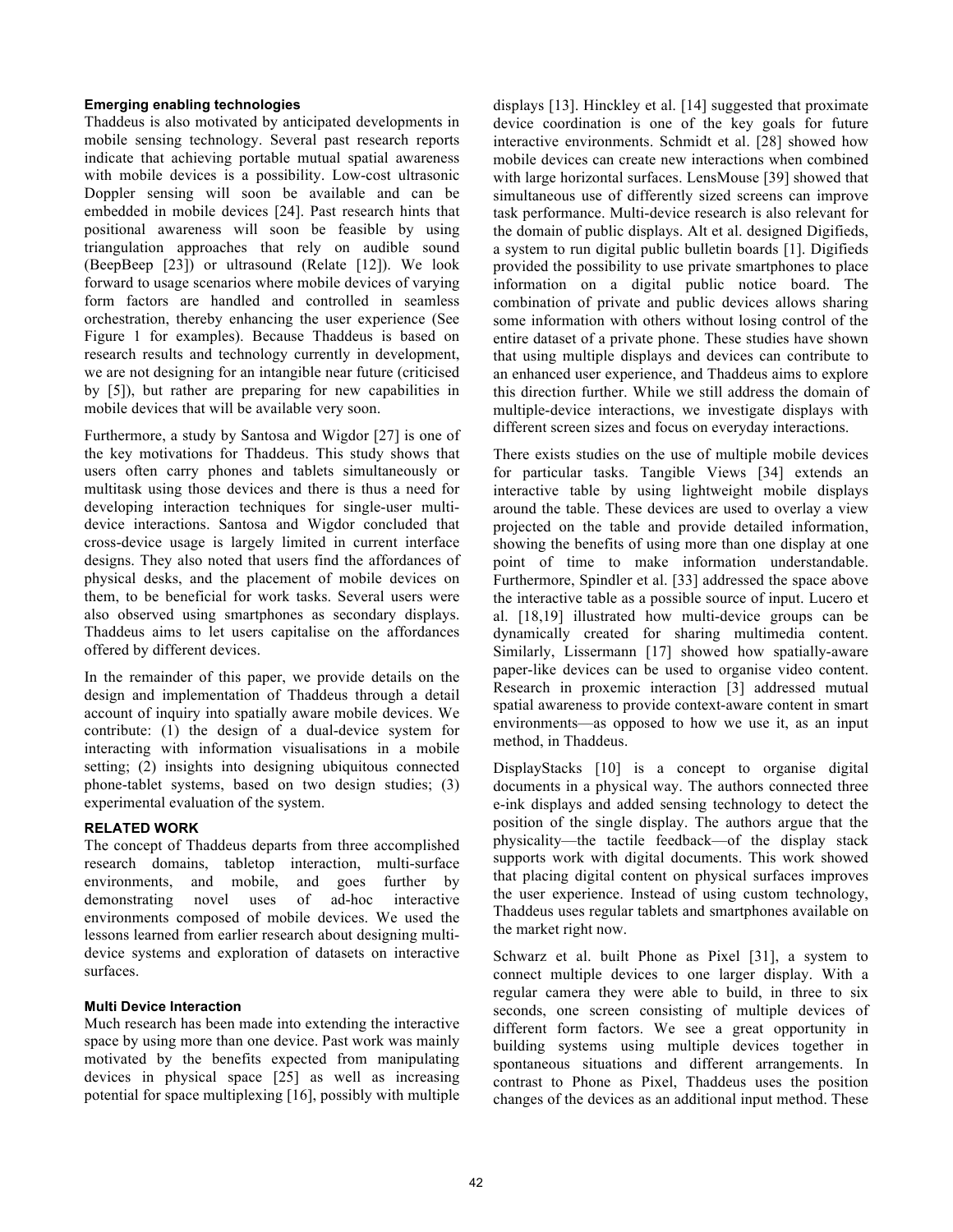works have shown that relative spatial placement can play an important role in user interaction, and Thaddeus explores that notion further.

# **Extending touch with around device Interaction**

Using the space around a mobile device is an appealing solution when the space of the device's screen is limiting. SideSlide is a conceptual implementation of a system that avoids occlusion on mobile devices [6]. SideSlide uses a smartphone with IR proximity sensors on its long edges that detect fingers moving on the surface next to it. Gestures were designed and implemented to allow the user to scroll and zoom documents by moving one finger on each long side of the smartphone. Thaddeus extends that idea to the entire space around the mobile device. Thaddeus does not aim to enhance the interaction with users' fingers, and instead we extend the system with a second device. The idea to manipulate the content shown on small devices by moving the device was presented by Harrison and Hudson [11]. The authors use optical mouse technology to extend the screen of a small media player. By doing so, they are able to capture movements with high precision. This allows building "virtual windows," which place multiple functions or extended content on every surface. Instead of using relative movement, Thaddeus makes use of the relative position of two mobile devices. Similarly, Sahami et al. [26] proposed a login system for mobile devices by manipulating magnets around the device and sensing the movement using a built-in magnetometer. Hwang et al. [15] also explored magnets and designed tangible controllers, which can be placed around or on a mobile device to manipulate displayed content. These works warrant further exploration of using the space around a device as an input source. But, the interaction space can be extended not only around the device, but also above it (i.e. in midair), as shown by Grossman and Wigdor [21]. Soap [4] is an example of a device that provides effective interactions with a large vertical screen by manipulating a smaller object. In Thaddeus, we address horizontal screens where the smaller object has a display.

# **Data analysis on surfaces**

A significant amount of research on multi-surface environments is focused on combining multiple devices for professional analysis environments. VisPorter [7] illustrated how multiple interactive surfaces can be used to construct a collaborative text foraging environment. Shaer et al. [32] indicated how horizontal surfaces can offer a variety of opportunities to explore massive data sets. Examples like Phylo-Genie [29], Pathways [38] and WALDEN [30] show that horizontal surfaces have a potential for communicating and manipulating data both for expert users and in everyday settings. Danesh et al. [9] presented the use of multiple handhelds for collaboration between school children where pupils could connect devices over a short distance. The system enriches social interaction with playfulness and offers multiple pairing choices. This offers a new way of collaborating during school lessons. Furthermore, the system shows how multiple mobiles fit into a highly social environment. Thaddeus extends the above work by attempting to bring data analysis into everyday environments, using devices users already carry, in line with the Bring Your Own Device [2] trend and building on the affordances offered by manipulating physical, rather than virtual, objects [35].

Our work is strongly inspired by Weiser's vision [37] of a world consisting of three device classes—tabs, pads, and boards. While we believe that the board design space can be explored through yard-scale touch surfaces and large vertical displays, our investigation focuses on the digitally and physically combined use of multiple pads and tabs on a device-sensing horizontal surface. In line with Weiser's requirements, the devices are mutually aware of each other's presence both temporally and, most significant in our case, spatially. Contrary to commercially available systems like the Sifteo cubes [20], Thaddeus ensures that all devices have continuous access to relative positional information (i.e. distance and orientation).

# **DESIGN**

Designing Thaddeus consisted of several ideation, refinement, and testing phases. The initial concept was born when observing our campus environment and noticing more and more academics and students carried tablets to the university. Indeed, now more than 30% of American households own a tablet [40]. A literature inquiry preceded our design activities. These activities showed us the multitude of possible combinations of devices and usage contexts. In order to aid the design process, we created a number of usage scenarios for multi-device interaction in everyday settings. See Figure 1 for examples. Consequently, we decided to focus on the most common of the devices—smartphones and tablets. We also aimed to investigate if we could bring new data exploration methods to everyday environments, motivated by the work cited in the previous section. Users were involved from the early stages of the design process. Most importantly, we performed two studies that informed our design and shaped our final prototype.

# **Initial study**

In our first user inquiry, we conducted a series of design workshops with 25 participants (18 males, 7 females, aged  $22-32$ , mean = 24.64, median = 24) recruited among novice students of the interaction design programme. In 12 sessions lasting about 25 minutes, pairs (and three participants in one of the sessions) explored paper prototypes looking for new interaction patterns that could be used for exploring datasets.

We prepared printouts of some of the most popular information visualisation artefacts (e.g. pie chart, timeseries-graph, Parallel Coordinate Plots tag clouds). We attached the printouts to phones and tablets and asked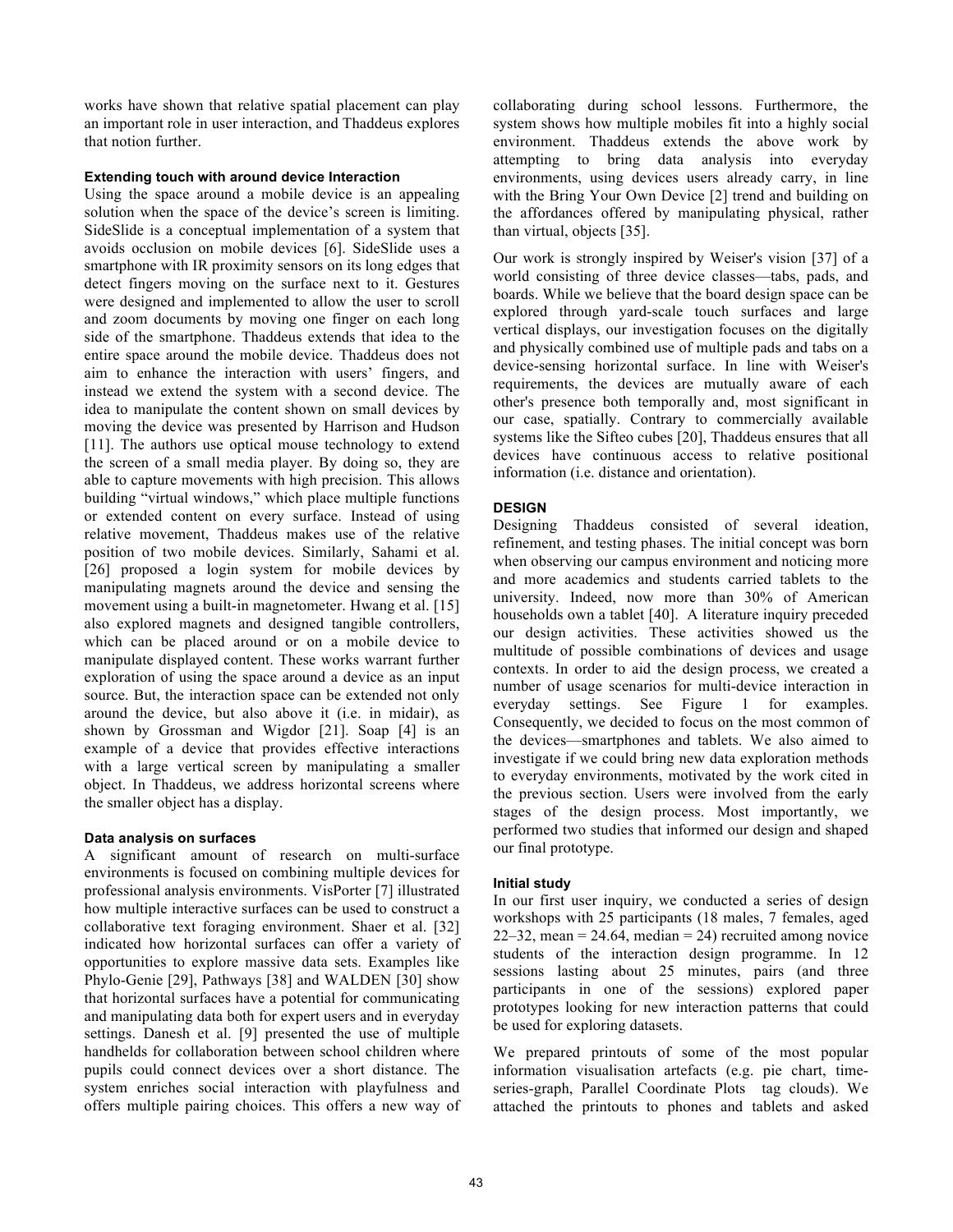participants how they would use both the devices to explore visualisation effectively. The workshops have shown that users tend to map table surface to areas within the tablet screen (i.e. using zone-based input). All of the participants suggested using the phone as an aid in exploring the information presented on the tablet, and none of them suggested the reverse solution. Many of the users suggested exploring the table space surrounding the device as an extension of the interaction space. They mentioned using the phone as an extra screen to present additional information, and to rearrange the devices to highlight different parts of the visualisations. The workshops led us to shortlist three information visualisations to explore using zone-based input. We also decided to implement a distancebased technique to investigate if it was indeed undesirable.



 **Figure 1. Examples of preliminary usage scenarios considered in our design process. We speculated how multi-device systems can complement meeting spaces such as cafes and workplaces.**

#### **Sandbox evaluation**

Next, we developed a low-fidelity horizontal prototype — a preliminary working version of our system employing a simplified sensing technique. Phones and tablets were placed on an interactive table and tracked using tags on the back of the mobile devices. We designed four interaction techniques: three zone-based visualisation exploration patterns (See Figure 2 for details) and a distance-based technique for navigating within the application. Users could increase the distance between the two devices to go back to the main menu.



**Figure 2. Information visualisations and corresponding spatial mappings used in the initial sandbox study.**

We recruited 23 participants (20 males, 3 females, aged 22- 31, mean age  $= 25.09$ , median  $= 25$ ) through a campus-wide advertisement. Participants received a small gift as remuneration for the study. The study consisted of an initial interview, 15 minutes of sandbox interaction with the prototype, a single task for the participants, and an exit interview. The initial interview included questions on demographics. Afterwards, the participants were invited to explore the system in a semi-structured manner i.e. we provided encouragement for exploring all parts of the system but only if we needed to. In one example, we built an application to explore multi-dimensional datasets. We employed a set of alternative visualisation techniques, such as pie menus, time series plots, and process models, to provide an overview on the tablet. By moving the smartphone, the view on the tablet could be changed and information concerning the selected data point could be shown on the smaller device. Next, we asked participants to use the system to extract numerical information from information visualisations. Lastly, we conducted a short interview in which we asked for a qualitative account of the user experience. Throughout the entire session, video was recorded from two angles (directly above the table and facing the participants) and sound was captured.

#### **Final design**

We evaluated the material gathered during the second user study by analyzing both video angles together and the interviews, and decided on final design choices. Zone-based input was still popular with the participants, who reported that the new interaction patterns were beneficial:

*I like the linear [below tablet] interaction, because I don't have to go around and cover the screen.* 

However, we noticed one problem that called for a redesign of parts of the system. The distance-based function was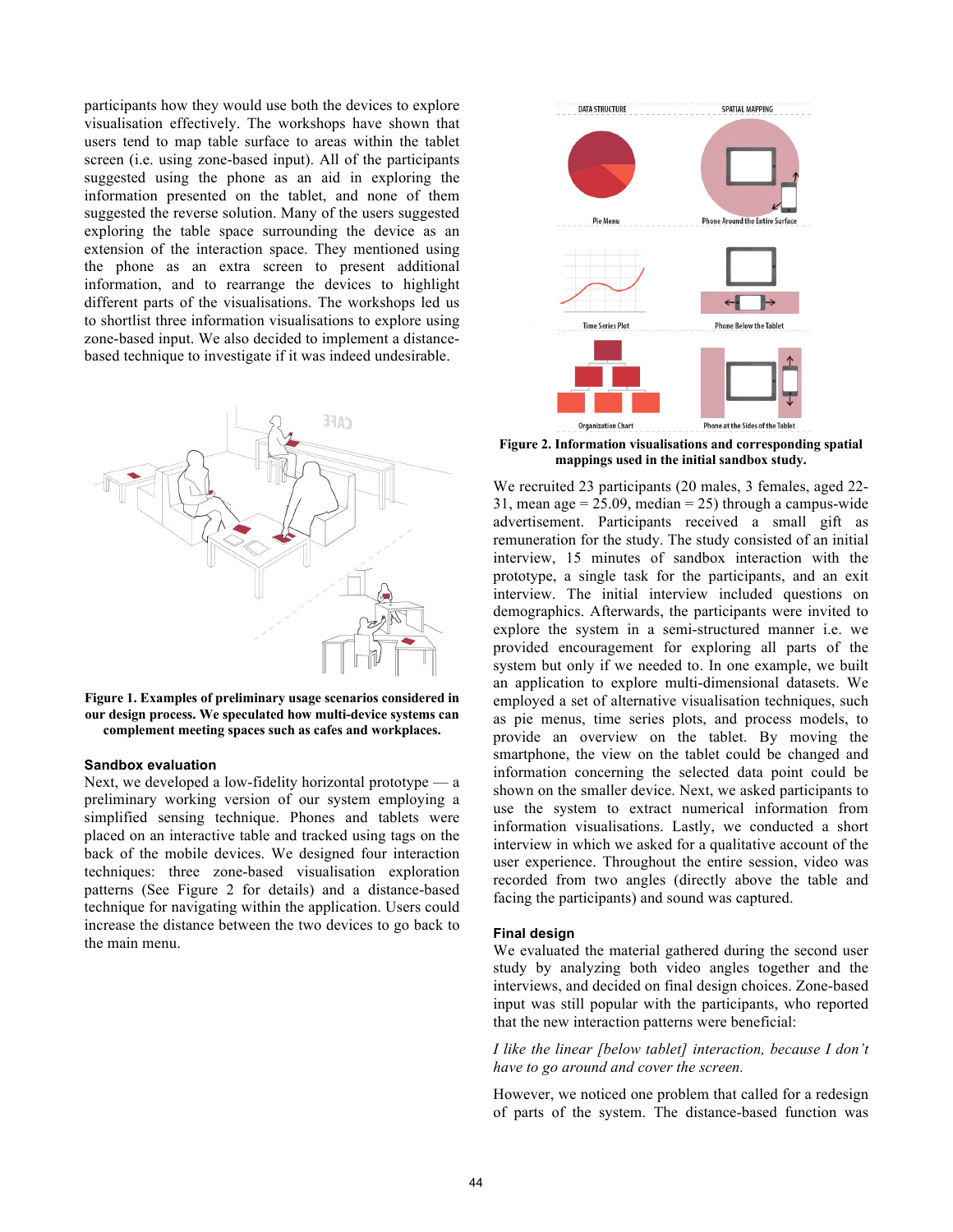perceived as being zone-based—all study participants immediately repositioned the phone to one of the table's corners, as if the corners were active zones. Instead of increasing the distance between the devices,  $35\%$  (n = 8) of participants would simply lift the phone from its current position and put it back in one of the table's corners. Figure 3 illustrates the issue. This result prompted us to focus our investigation on mapping table zones.



**Figure 3. The rationale for zone-based input. Users were able to revert to the main menu by increasing the distance between the devices (a). However, all of the study participants immediately repositioned the phone to one of the table's corners as if the corners were active zones (b).**

For our final inquiry, we designed a prototype that enabled users to interact with a data set on a regular office table. Three data representations can be accessed with Thaddeus (shown in Figure 5 with spatial mappings shown in Figure 4). The user can browse a bar chart and read exact values of the bars by placing the phone below a given bar. The phone shows the value of the bar. Extracting additional data from a time series plot is possible by sliding the phone below or above the tablet to move a thin line. Corresponding values are displayed on the phone. Moving the phone below the tablet in up-down and right-left directions enables browsing a hierarchy diagram. Extra information about the elements of the diagram is presented on the phone. We named the system Thaddeus for "t(h)able-aware device dyad for ubiquitous sensemaking." Thaddeus is a novel contribution to the domain of multidevice environments as it: (1) focuses solely on a single user-multiple devices usage scenario (2) investigates mutual spatial positioning as an input source (3) uses only mobile devices with no stationary solutions e.g. projections or interactive tables and (4) anticipates upcoming mobile sensing technology.



**Figure 4. Information visualisations and corresponding spatial mappings used in the final prototype. Compare with Figure 2.**

#### **IMPLEMENTATION**

In the first implementation used for the sandbox study, we used fiducial markers attached to the bottom of the devices to spatially track them on a Microsoft Pixelsense table. Therefore, the devices had to lay down flat on the table in order to be tracked. Each device stored the content needed. The spatial location and orientation was streamed from the table to both devices. Based on this information, each device determined what content to display. The devices were coupled via UDP to send special events (e.g. a button press) to the partner device. While this implementation proved very useful to gather preliminary design insights, the interactive table was quite constraining.

The second-generation implementation used for our final evaluation is a more sophisticated system. The setup supports extensive spatial tracking in six degrees of freedom. It is also scalable and can support an arbitrary number of devices. The devices communicate via TCP, which offers a more stable connection between them with no lost packets. By using more sophisticated spatial tracking, Thaddeus can be used on any table, and the devices can be picked up and used in midair.

In this second prototype we introduced the concept of central and satellite devices (or: proximate devices). Only the central device (usually the tablet as it has greater processing power) stores datasets and processes positional



**Figure 5. The three information visualisations in the final prototype. Users can explore the bar chart, the time series plot and the hierarchy diagram by repositioning the phone relative to the tablet.**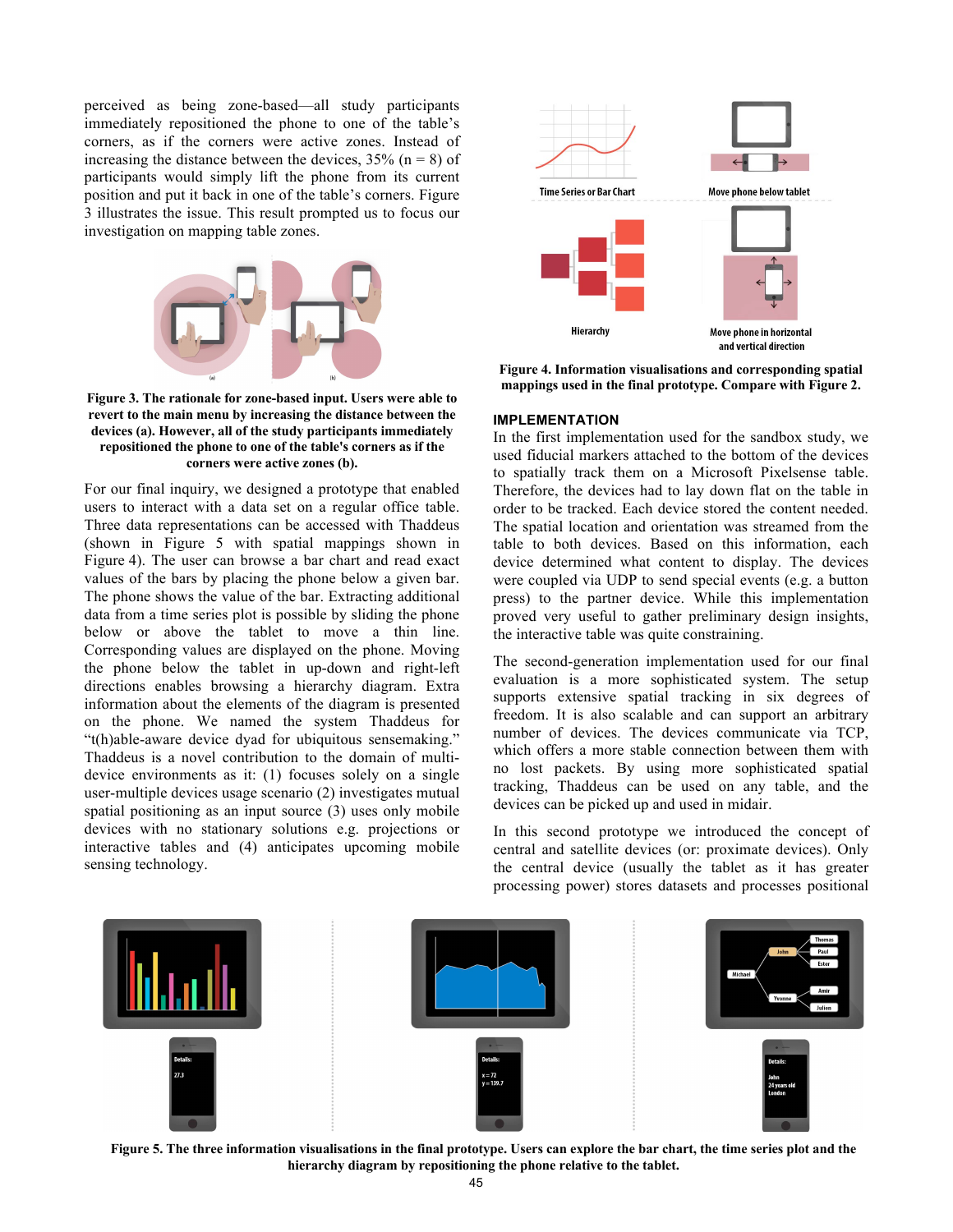data. It also manages what is displayed on the satellite devices. The central device also enable the possibility to return a value, or enable touch sensitive areas on the satellite screens to extend user input. Currently, the central devices send an image and a description string to the satellites. The additional string describes the location of touch sensitive areas on the image and actions to be taken when the areas are pressed. This way, a button can be drawn on the image. Each time such a button is pressed, the satellite sends a response back to the central device based on the previously received description string. We also use TCP to communicate such a touch event from the satellite to the central device. The central device is responsible for generating information for the satellites, providing ways to return user input from a satellite and processing the returned input. It is also responsible for assuring that content presented on the satellite matches the spatial arrangement of the devices. Figure 7 provides an overview of the communication between the central device and the satellites.



**Figure 6. Reflective markers were placed on the devices.**

For acquiring the spatial information for each of the devices we used a commercially available Qualisys motion tracking system that used eight ceiling-mounted Qualisys Oqus cameras to provide high-fidelity, high-framerate positional information. The surrounding eight-camera setup effectively eliminates occlusions that would generate tracking errors, thus accurately simulating a future system based on embedded mobile sensing. We attached several 4mm wide half-sphere passive reflective markers to each device, for tracking purposes (Figure 6 shows how the devices were augmented). The markers are placed in the corner of the devices and are small enough to not obstruct a device screens. We used Qualisys Track Manager (QTM) for processing the camera data that provides accuracy up to 3mm. The software can compensate for lost markers as long as at least three of them are visible on a device. QTM sends the position and rotation matrix of each object via TCP to the central device. Based on this information, the central device decides which satellite devices need to be updated with what kind of information. Figure 8 presents an overview of the prototype setup as deployed in our laboratory.



**Figure 7. Connection between the central and satellite devices, which can be many.** 

# **EVALUATION**

We conducted a user study to evaluate the robustness of the system as well as its user interface design and assess its potential relative benefit compared with existing solutions. The study used a tablet-only touch-based system as a baseline. We did not consider a phone-only interface since both preliminary studies showed that users prefer exploring data on a larger screen. The baseline system overlays additional data on the visualisations when the user touches a given point. For the time series plot, the user can slide their finger along the plot to reveal intermediate values. We chose to use a touch-based solution as it does not require any additional hardware and touch is often used in ad-hoc scenarios. This is the same data that is presented on the phone in Thaddeus. Our hypothesis was that while using Thaddeus may impact performance due to the novelty effect, users would appreciate the extended interaction capabilities of a dual-device system.

# **Study design**

We evaluated Thaddeus in a controlled experiment. We recruited 18 participants (see Table 1 for demographics) by soliciting during courses and academic events. The participants were remunerated with a small gift consisting of a university-branded leather notebook and a pen. We used a Motorola XOOM tablet and an LG Nexus 4 smartphone as the central and satellite devices in the study. These devices represented typical, mid-range appliances, in order that participants be already acquainted with the form factors.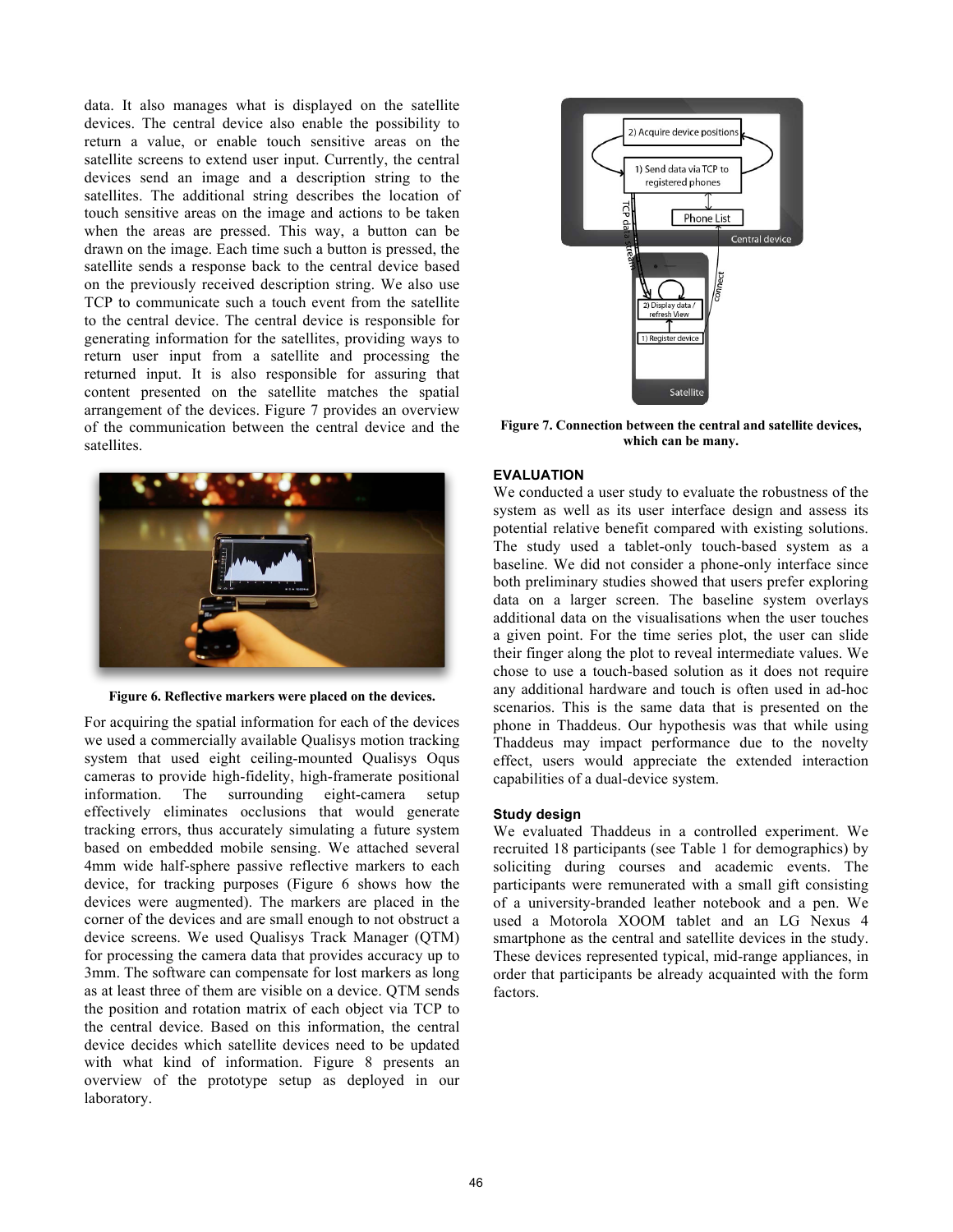

**Figure 8. The motion tracking setup consists of eight ceilingmounted Qualisys Oqus IR cameras and the mobile devices with attached passive reflective markers.** 

| 18 Participants, age: 22-42 ( $\mu$ = 26.61, $\tilde{x}$ = 25) | $\frac{0}{0}$ |  |
|----------------------------------------------------------------|---------------|--|
| Male participants                                              |               |  |
| Smartphone users                                               |               |  |
| Tablet users                                                   |               |  |

**Table 1. Basic demographic and mobile device usage data for the study participants. Note that all of the participants were smartphone owners and the majority also owned a tablet.**

#### **Tasks**

Our study consisted of three experimental tasks, each addressing a different information visualisation and consisting of several subtasks. We used a within-groups repeated measures setup where users performed tasks both with Thaddeus and using the baseline system. The participants explored three different information visualisations. Table 2 provides a detailed description of the tasks.

| Task                 | <b>Subtask</b>          | Acronym          | Count per<br>task |  |
|----------------------|-------------------------|------------------|-------------------|--|
| Bar chart            | Retrieve value at point | T <sub>1</sub> P |                   |  |
|                      | Find maximum value      | T <sub>1</sub> M |                   |  |
|                      | Find difference         | T <sub>1</sub> D |                   |  |
|                      | Compare two values      | T <sub>1C</sub>  |                   |  |
| Time series<br>plot  | Retrieve value at point | T <sub>2</sub> P | 3                 |  |
|                      | Find maximum value      | T <sub>2</sub> M |                   |  |
|                      | Find difference         | T <sub>2</sub> D |                   |  |
| Hierarchy<br>diagram | Retrieve value at point | T <sub>3</sub> P |                   |  |
|                      | Find difference         | T3D              |                   |  |

#### **Table 2. Task specification for the experiment. The tasks were performed by the participants in both conditions and task order was changed each time.**

#### **Procedure**

The study began with an entry interview questionnaire that included questions on demographics and phone and tablet

usage. This was followed by a short training session where the users explored the three information visualisations using both systems exploring a simplified dataset. We then proceeded to the six experimental tasks. After performing each task in two conditions the users were asked to indicate the preferred system and provide motivation for the decision. We used Latin squares to counterbalance order effects in the sample. The entire session was recorded on video with two cameras (one camera was facing the participant and a document camera recorded the tabletop). Finally, the participants were debriefed in a semi-structured interview where they were asked to rate the system's fun factor ("Using Thaddeus is a fun experience.") and utility ("The system is easy to use") on a 7-point Likert scale  $(1$ fully disagree, 7-fully agree). The collected data consists of video footage, task completion times, error data, and qualitative feedback from the participants.

# **RESULTS AND DISCUSSION**

We evaluated Thaddeus through a mix of qualitative and quantitative methods to identify possible benefits of the new interface.

# **Task completion times**

First, we investigate the impact of using Thaddeus on task completion times as compared to the baseline system. We performed ANOVA for each task to determine if Thaddeus had a significant effect. Table 3 one presents the results for every subtask.

| Sub-<br>task     | n   | <b>µ</b> Baseline | <b>µThaddeus</b> | $\sigma_{\text{Baseline}}$ | <b>Thaddeus</b> | $F-$<br>value | p-<br>value |
|------------------|-----|-------------------|------------------|----------------------------|-----------------|---------------|-------------|
| T <sub>1</sub> P | 108 | 2,83              | 3,49             | 0.74                       | 1,25            | 3,675         | > 0.01      |
| T <sub>1</sub> D | 36  | 5,82              | 11,18            | 1,22                       | 6,17            | 9,259         | 0,006       |
| T1M              | 36  | 3,81              | 4,58             | 1,37                       | 1,48            | 1,845         | > 0.05      |
| T <sub>1</sub> C | 36  | 7.01              | 12,71            | 1,54                       | 8,24            | 14,34         | > 0.01      |
| T <sub>2</sub> P | 108 | 3,41              | 7,13             | 1,95                       | 2,11            | 3,675         | > 0.05      |
| T <sub>2</sub> D | 36  | 10,13             | 14,39            | 3,25                       | 6,71            | 4,467         | > 0.01      |
| T <sub>2</sub> M | 36  | 6,85              | 6,85             | 3,48                       | 2,97            | $\mathbf{0}$  | > 0.1       |
| T3P              | 144 | 4,43              | 4,93             | 1,85                       | 3,23            | 1,094         | > 0.05      |
| T3D              | 36  | 8,45              | 7,87             | 3,85                       | 3,17            | 0,206         | > 0.05      |

#### **Table 3. Task completion time means (in seconds), standard deviations (in seconds) and ANOVA results for each of the subtasks. Note that in most cases, Thaddeus did not produce a significant increase in task completion time.**

The results show that Thaddeus did not produce a significant increase in task completion time in 8 out of 9 subtasks. High standard deviations are present in some of the subtasks, which probably indicate a need for further design efforts to make the task efficient for all users. As Thaddeus is a new interactive system and all of the participants were experienced in using touch-based interfaces, we believe we can attribute the increased time to Thaddeus's relative novelty. However, the lack of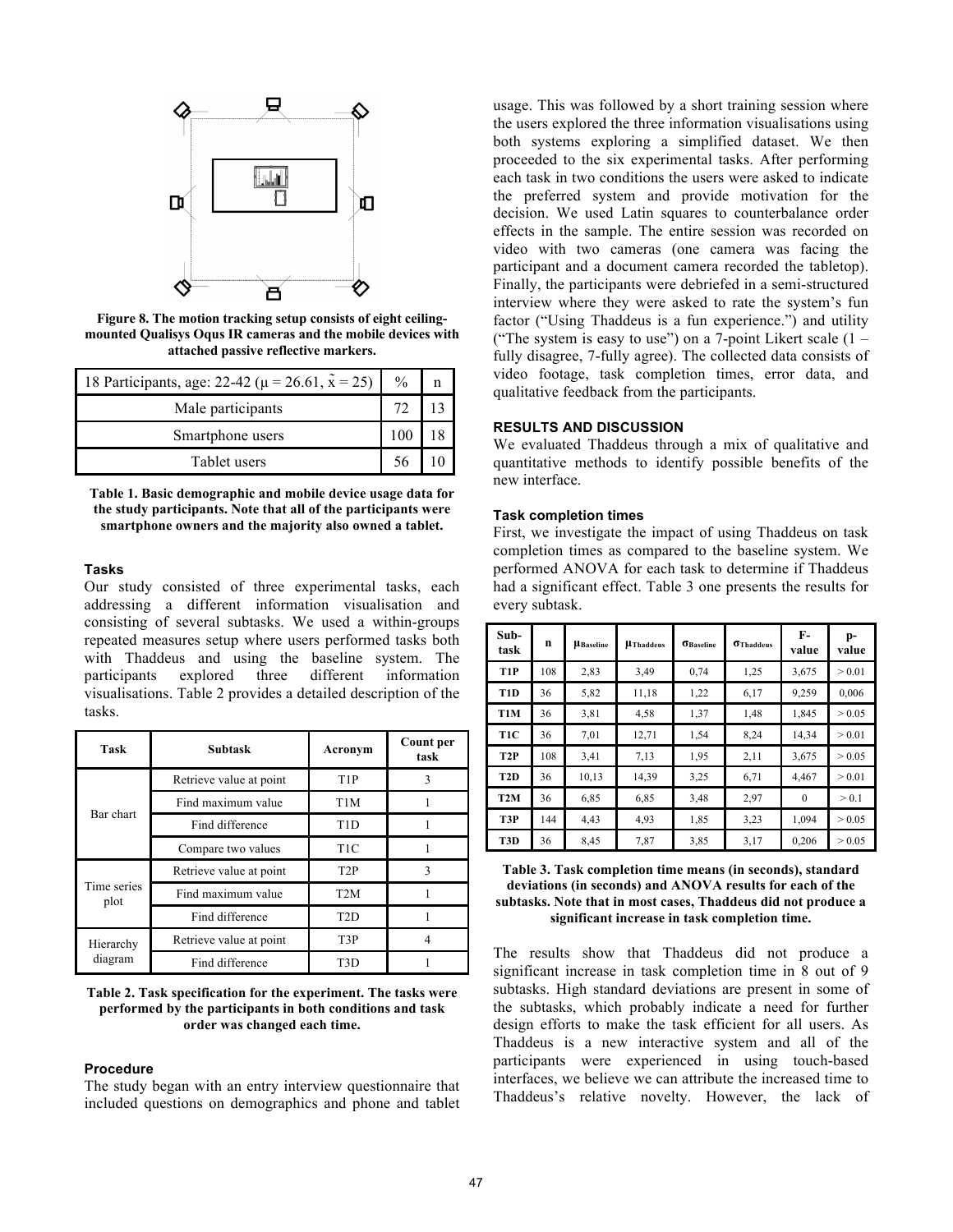significant effects shows that our new input method has potential to be at least equally fast as the touch-based method. The recorded error rates were low. The error rate for the base system was  $\rho = 2.0\%$  and  $\rho = 2.8\%$  for Thaddeus and no significant effect was observed. We can conclude that Thaddeus does not negatively affect task performance. Figure 9 presents a comparison of the task completion times for all of the subtasks.



**Figure 9. Task completion means by subtask for Thaddeus (light) and the baseline system (dark).** 

#### **User experience**

Next, we investigated how users perceived interacting with Thaddeus and if it produced perceived benefits in user experience. We investigated system preference for each task as well as fun and utility ranked with a Likert scale. We hypothesised that since all of the participants already use a touch-base interface extensively, most of them would prefer the touch-based method as Thaddeus introduces a new learning curve. Figure 10 presents the system preference for each task.





We can observe that approximately one third of the participants were willing to switch to using Thaddeus immediately following the study. We believe it is an acceptable result for a system that uses an input mode previously unknown by the users and given the positive performance assessment [22]. Furthermore, the results

indicate that the users perceived the performance in T2 (the time series plot) as most desirable. A recurring remark about T2 in the post study interviews was:

*While I am more used to the touch interface, I feel that reading specific values is more effective with moving the phone.*



**Figure 11. Fun and utility means on a 7-step Likert scale for Thaddeus. The feedback was gathered during debriefing.** 

Figure 11 shows the average scores for Thaddeus on the two Likert scales. We can observe that the users perceived Thaddeus as a pleasurable experience and most of them thought that the system was easy to use. Qualitative feedback gathered during semi-structured interviews provides more evidence. Participants remarked that using an additional device could be a solution when the amount of data is large:

*When there is a lot of data it [Thaddeus] seems like a natural way to browse it.*

*I feel that the more data is presented the larger the benefits of the system.*

Participants also commented that the system eliminates occlusion problems and, as a result, provides a better overview of the entire dataset:

*It's good exploring and playing around graphs, best for scanning through several values.*

*Having an overview of the data without any overlays blocking the view is helpful.*

Some of the users alluded to the possibility of using the system in a public setting.

*I always carry a phone in my pocket. When a public tablet is provided, it would feel cleaner to use my own phone [to interact with the tablet].*

*This seems easy to learn. No need to touch at all! When it comes to a discussion within a meeting with several people it can be very helpful.*

Others remarked that the possibility of using spatial awareness is useful, but the tasks to which it is applied must be carefully selected. Mutual spatial awareness must be a complementary input method for mobile devices rather than a replacement for touch and other input sources.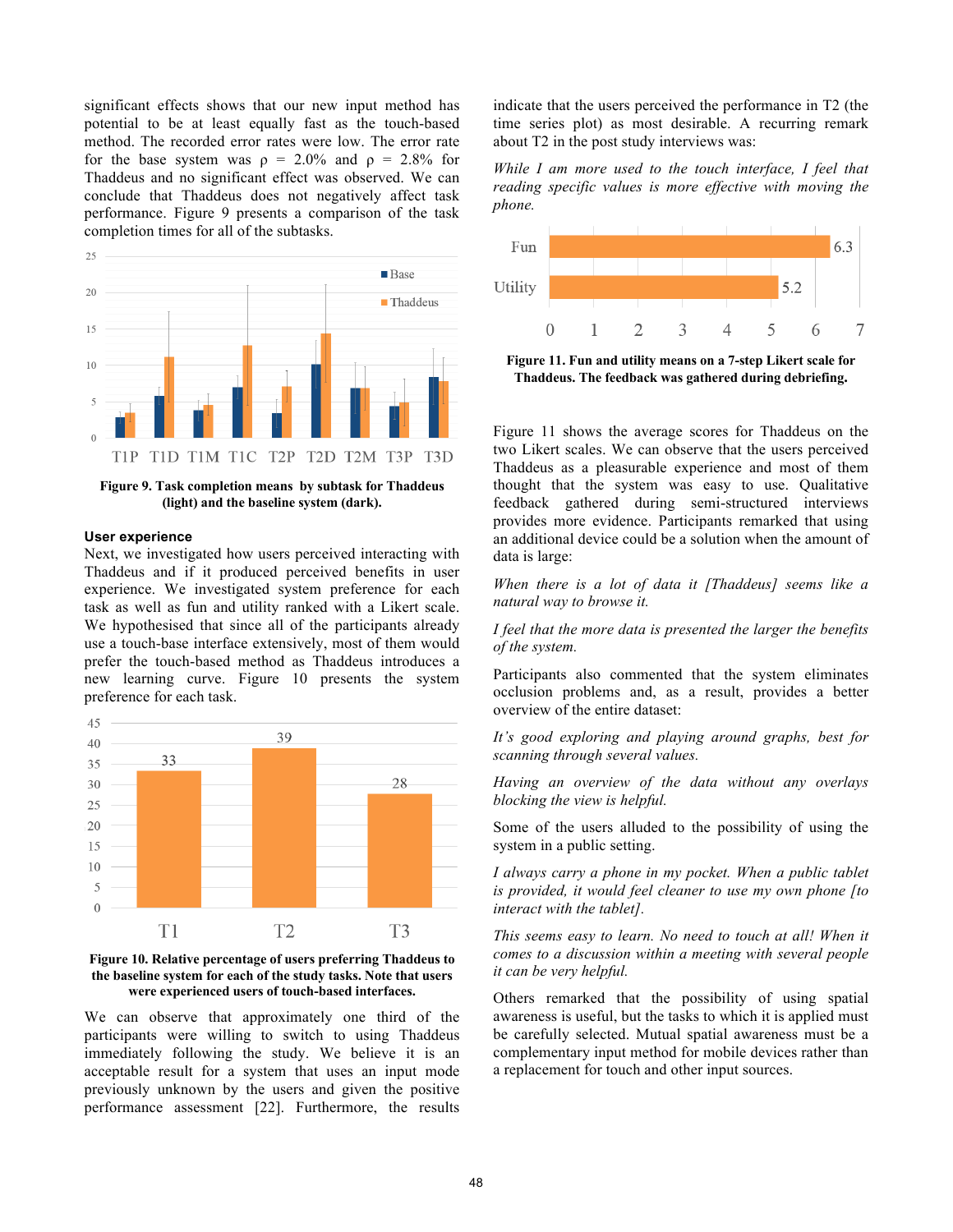# *I would use it for specific tasks, but not for every task and every graph.*

A key observation is that the short (usually less than 5 minute) learning session was enough for all of the participants to understand the principles behind Thaddeus. Even though participants were encouraged to ask questions and informed that they could terminate the experiment at any time, none of the users had doubts about how to access the information while performing the tasks. This shows that the feedback gathered during previous studies, hinting the zone-based approach as an intuitive solution, led to a sound design decision. By analyzing the videos we observed that the form factor of the phone and the tablet permitted users to look at both devices simultaneously and no users reported a dual-screen setup as distracting.

Overall, the results of our mixed-methods study show that while Thaddeus had a limited impact on user performance, it was well received by the users. Both the interview results and the Likert questionnaire point to Thaddeus as being a system that could provide a pleasurable experience and a gentle learning curve. We can note that our users reported that using relative positioning as an input source can benefit interactions in some cases by limiting occlusions, increasing precision and facilitating browsing large data sets.

# **CONCLUSIONS AND FUTURE WORK**

In this paper we introduced Thaddeus, a system using mutual spatial awareness as a new input source for a multidevice setup consisting of a phone and a tablet. Contrary to past work, which mainly focused on the collaborative context of multi-device usage and table-sized interactive surfaces, we investigated a single-user scenario that uses only mobile devices. Our work was motivated by potential future scenarios where users can explore data visualisations "on the go." We conducted two preliminary design studies that resulted in a final prototype that was evaluated in a formal experiment. The study showed that Thaddeus did not significantly decrease user performance compared to a traditional touch-based interface, and users perceived the system as fun and easy to use. Given that all users were proficient in using touch interfaces, the study confirms the feasibility of a system employing spatial awareness as an input mode as a complement to current technologies.

Our inquiry shows that there is potential in systems similar to Thaddeus. We studied a specific use case where users explored information visualisations, but other usage contexts should be explored in the future. Our work provides only partial answers to how to design effective cross-device interaction techniques with spatial awareness and these patterns need to be refined. As new portable sensing technology is now emerging, we will soon be able to evaluate systems similar to Thaddeus with in-the-wild studies to see how they perform in real-life environments. Long-term, in-situ performance studies of cross-device interaction techniques in work and leisure settings will result in a broader understanding of how the space around the devices can be used to benefit user interaction. We also plan to investigate if switching between two co-located screens increases the user's cognitive load.

# *Acknowledgments*

The research leading to these results has received funding from the People Programme (Marie Curie Actions) of the European Union's Seventh Framework Programme FP7/2007-2013/ under REA grant agreement no. 290227. Thank you to Barrie Sutcliffe for his editorial work. Paweł Woźniak is an Early Stage Researcher in the DIVA Marie Skłodowska-Curie ITN. Paweł Woźniak and Morten Fjeld would like to thank the Swedish Foundation for International Cooperation in Research and Higher Education (STINT, grant 2013-019). This project was partly funded from the German Research Foundation within the Cluster of Excellence in Simulation Technology (EXC 310/2) at the University of Stuttgart.

# **REFERENCES**

- 1. Alt, F., Kubitza, T., Bial, D., et al. Digifieds. *Proceedings of MUM '11*, ACM Press (2011), 165– 174.
- 2. Ballagas, R., Rohs, M., Sheridan, J.G., and Borchers, J. BYOD: Bring Your Own Device. *In Proceedings of the Workshop on Ubiquitous Display Environments, Ubicomp*, (2004).
- 3. Ballendat, T., Marquardt, N., and Greenberg, S. Proxemic Interaction: Designing for a Proximity and Orientation-Aware Environment. *ITS '10 ACM*, (2010), 121–130.
- 4. Baudisch, P., Sinclair, M., and Wilson, A. Soap: a pointing device that works in mid-air. *Proceedings of UIST '06*, (2006), 43–46.
- 5. Bell, G. and Dourish, P. Yesterday's tomorrows: notes on ubiquitous computing's dominant vision. *Personal Ubiquitous Comput. 11*, 2 (2007), 133–143.
- 6. Butler, A., Izadi, S., and Hodges, S. SideSight: multi- "touch" interaction around small devices. *Proceedings of UIST '08*, ACM (2008), 201–204.
- 7. Chung, H., North, C., Self, J.Z., Chu, S., and Quek, F. VisPorter: facilitating information sharing for collaborative sensemaking on multiple displays. *Personal and Ubiquitous Computing*, (2013).
- 8. Churchill, E.F. From data divination to data-aware design. *interactions 19*, 5 (2012), 10–13.
- 9. Danesh, A., Inkpen, K., Lau, F., Shu, K., and Booth, K. Geney\texttrademark: designing a collaborative activity for the palm\texttrademark handheld computer. *Proc. CHI '01*, ACM (2001), 388–395.
- 10.Girouard, A., Tarun, A., and Vertegaal, R. DisplayStacks. *Proceedings of CHI '12*, ACM Press (2012), 2431.